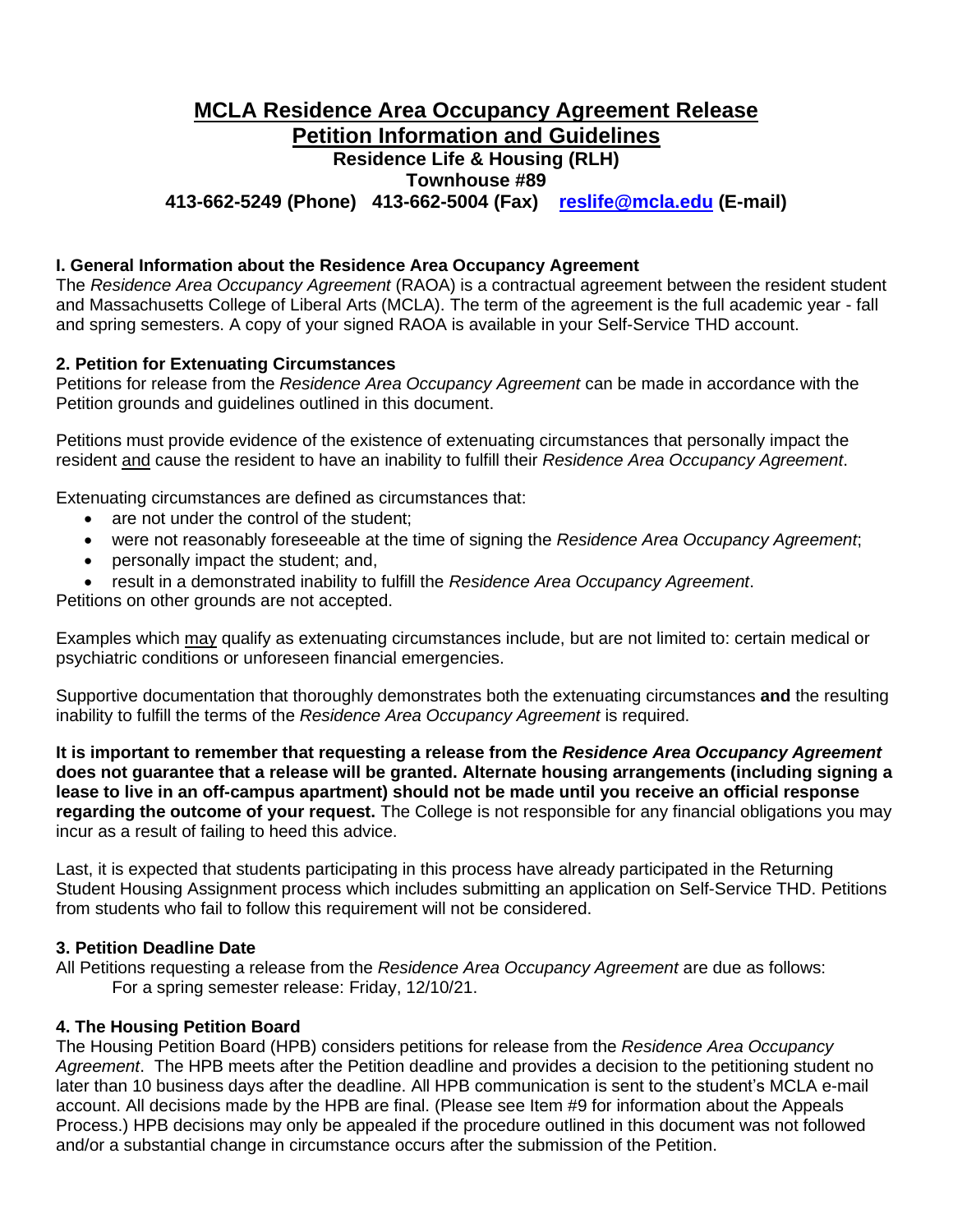The HPB is comprised of representatives from Residence Life & Housing, Student Financial Services and Disability Resources (as applicable). The HPB is chaired by the Director of Residence Life & Housing or her designee. The HPB may, at their discretion, consult with other Campus professionals who have knowledge or expertise related to the Petition (e.g. Dining Services, Health Services, Counseling Services). The Board is instructed to treat all information submitted and presented with extreme sensitivity.

# **5. Petition Guidelines**

To receive a release from the *Residence Area Occupancy Agreement*, the student must demonstrate both the extenuating circumstances and the inability to fulfill the Agreement. Extenuating circumstances must be beyond the control of and directly impacting the student.

Only the resident student may petition for a release from the *Residence Area Occupancy Agreement*. Petitions will not be accepted from other individuals on behalf of the student.

### **All information the student wishes to be considered must be submitted in writing with their completed Petition.**

*Petitions must be based on one of the following grounds:* 

- financial
- student medical condition
- student psychiatric disability

Interpersonal conflict, disputes with roommates or other interpersonal relationship issues, the desire to live with friends off-campus, signing an off-campus lease, the ability to live in lower cost housing and a desire to not be enrolled in a mandatory meal plan are not grounds on which a Petition will be accepted.

The student's written Petition, combined with the submitted supportive documentation must cite and demonstrate both the extenuating circumstances and the resulting inability to fulfill the terms of the *Residence Area Occupancy Agreement*. The student's written Petition must be substantiated by supportive evidence in the form of detailed written statements and applicable documents from appropriate sources. Additional guidance on supportive documentation is provided below.

Petitions must include a completed Petition form, a detailed statement of explanation and all supportive documentation. Incomplete Petitions will be returned to the student. Petitions that are not submitted by the student or do not meet guidelines outlined in this document will also be returned. Only complete Petitions turned in by the due date listed under Item #3 will be forwarded to the Housing Petition Board for review.

# **6. Is Your Petition Based on a Financial Reason?**

Your Petition must demonstrate financial inability in accordance and consistent with Financial Aid guidelines and procedures. Financial Aid Counselors coordinate most reviews of financial inability in advance of the Board meeting. Generally, this means the student:

- Must have filed a FAFSA for the upcoming academic year;
- Must have accepted all financial aid awarded, including loans;
- Must submit all supportive documentation with the Petition.

Examples of reasons which typically do not qualify as extenuating circumstances for financial reasons include: wanting to move off campus, engagement, siblings attending/planning to attend college, preference to live at home, opportunity to save money and a preference to not accept student loans.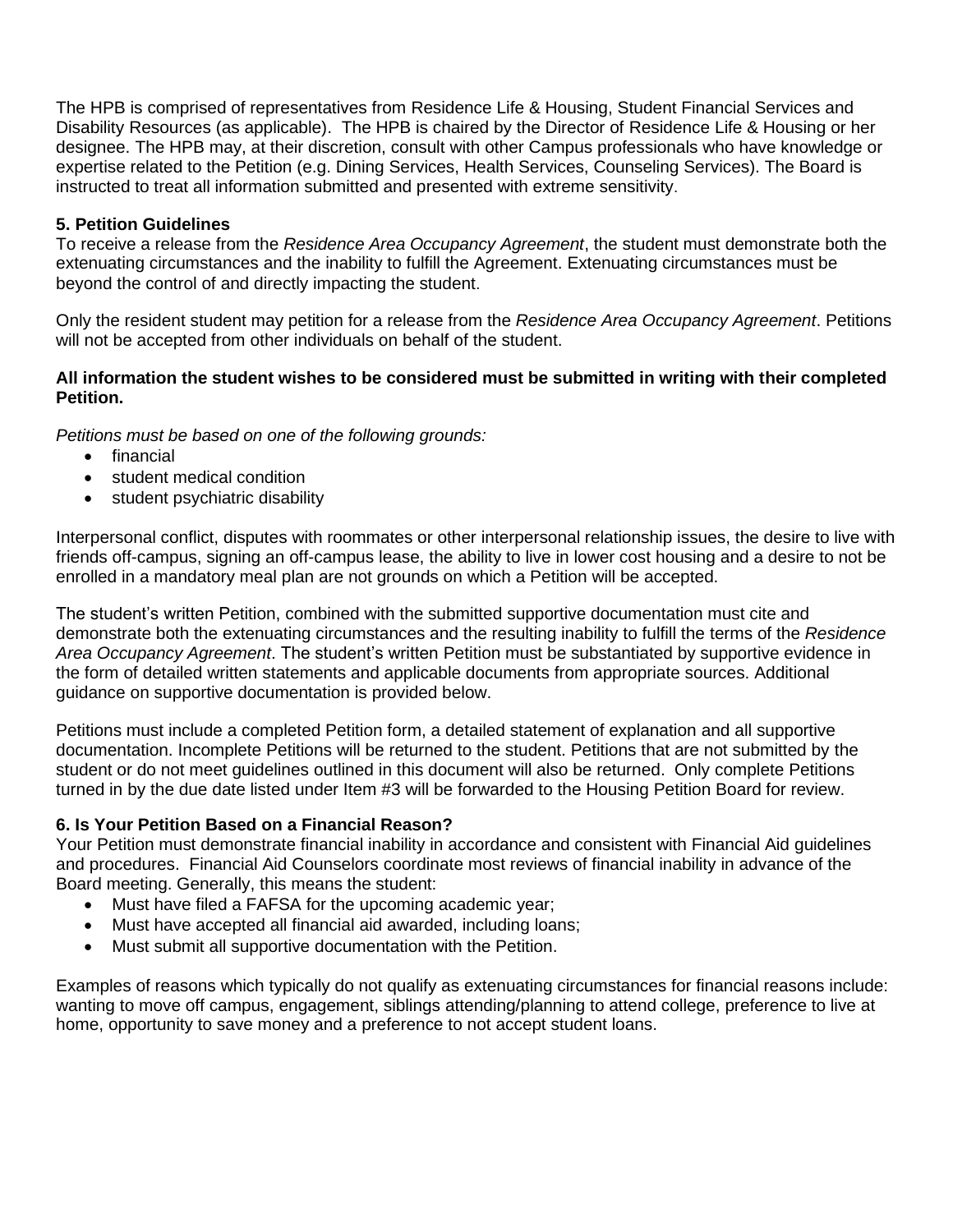# **7. Is Your Petition Based on a Medical Condition and/or Psychiatric Disability?**

Petitions on the grounds of a **medical condition** must be accompanied by detailed supportive documentation from an appropriate, qualified medical professional (e.g. physician, nurse practitioner) who has direct knowledge of the student and the stated condition.

Petitions on the grounds of **psychiatric disability** must be accompanied by detailed supportive documentation from an appropriate, qualified mental health professional (e.g. psychiatrist, psychologist, licensed social worker) who has direct knowledge of the student and the stated condition.

Supportive documentation must additionally include the following elements:

- A statement that clearly describes the relationship between the condition and the student's ability to reside in on-campus housing; and,
- Evaluation of the medical or psychological consequences to the student if the student is not released from the MCLA *Residence Area Occupancy Agreement*.

**The petitioning student must be registered with Disability Resources.** If the student is not currently registered with Disability Resources, the student should schedule a meeting with the Disability Resources Coordinator prior to submitting a Petition. Last, the petitioning student must consent to having the documentation shared with the Housing Petition Board members who are reviewing the Petition.

# **8. Petition Submission Procedures**

The Housing Petition Board reviews Petitions from students requesting a release from the *Residence Area Occupancy Agreement*. Individuals filing a Petition need to follow the procedures found in this packet and complete the "MCLA Residence Area Occupancy Agreement Release Petition" form below. This form and the required documentation should be returned directly to the Residence Life & Housing office in a sealed envelope by the deadline date.

The HPB will review your written Petition and supportive documentation. If the Board requires further clarification on the written Petition, you will be contacted directly. The Board's decision will be sent to the student's MCLA e-mail account no later than 10 business days after the posted deadline. **At the Board's discretion a Petition may also be continued pending submission of additional requested information or documentation.**

If you have any questions regarding Petition procedures or guidelines, please e-mail Dianne Manning, Director - Residence Life & Housing at dianne.manning@mcla.edu or contact Residence Life & Housing at 413-662- 5249 to schedule an appointment with the Director.

# **9. Appeal Process**

Decisions reached by the HPB may only be appealed if the process outlined in this document was not followed and/or a substantial change in circumstances occurred after the initial Petition was submitted. Disagreement with the decision reached by the HPB is not a valid reason to request an appeal.

Appeal requests should be directed to the Director of Residence Life & Housing. The request should be in writing and must address in what way the procedure outlined in this document was not followed and/or what substantial change in circumstances occurred after the initial Petition was submitted.

Revised: 11/4/21